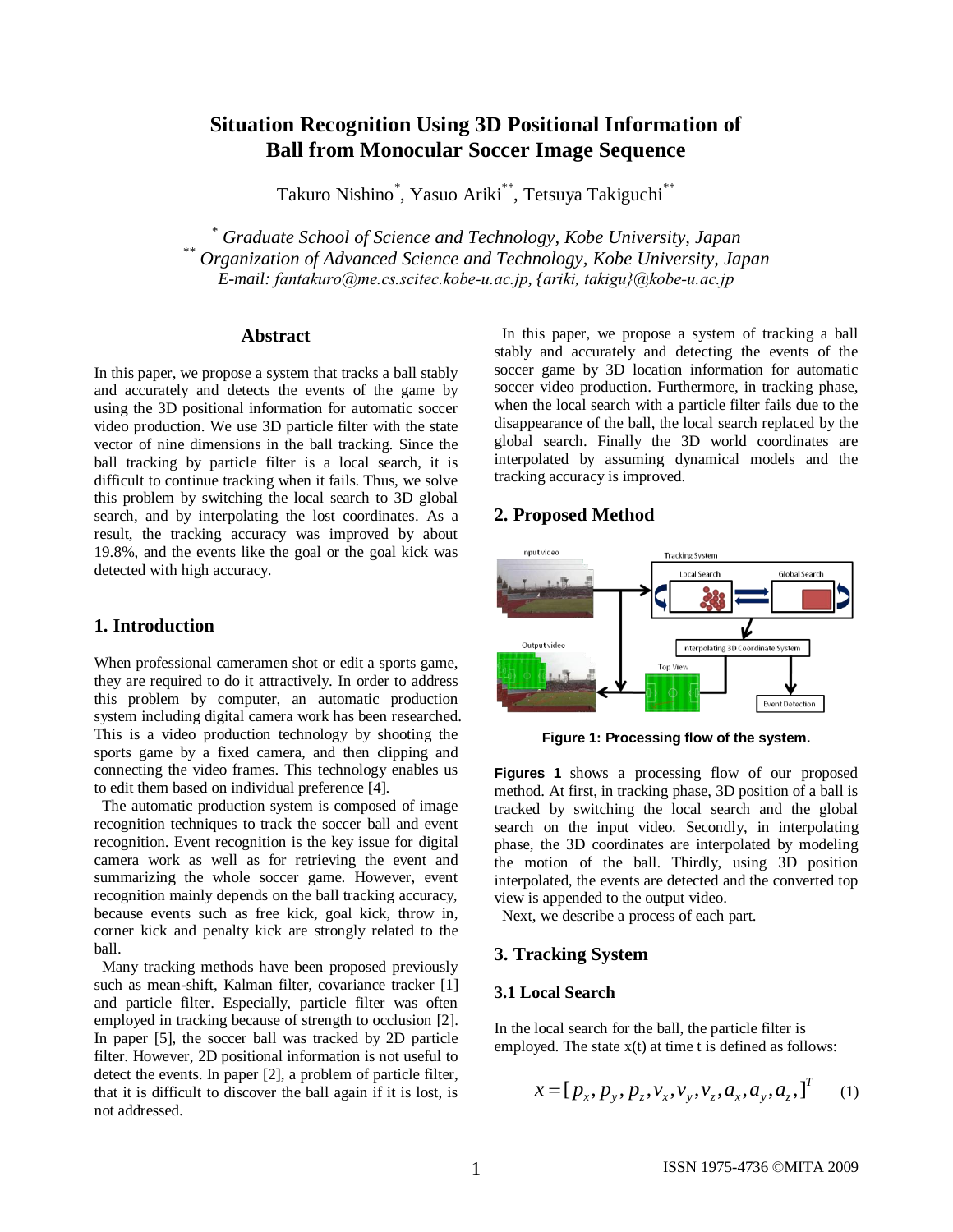Here, p, v and a are the positions, velocities and accelerations.

Then, the state transition of the ball from t- $\alpha$  to t is modeled based on three types of ball height; parabolic flight  $\varphi$  high, bounce  $\varphi$  bound and decelerating rolling φ\_ground due to friction. Furthermore, limiter φ\_limit prevents physically impossible particles:

$$
x(t) = ((\phi_{high} \otimes \phi_{bound} \otimes \phi_{ground}) \circ \phi_{limit})
$$
  
\n
$$
x(t - \alpha) + \omega(t - \alpha)
$$
  
\n
$$
\phi_{high}(x) = \begin{bmatrix} I_{3*3} & \alpha I_{3*3} & (\alpha^2 / 2)I_{3*3} \\ O_{3*3} & I_{3*3} & \alpha I_{3*3} \end{bmatrix} x
$$
  
\n
$$
\phi_{bound}(x) = [p_x, p_y, p_z, v_x, v_y, -ev_z, a_x, a_y, a_z, ]^T
$$
  
\n
$$
\phi_{ground}(x) = x + \begin{bmatrix} -v_x, -v_y \\ 0, \cdots, 0, \frac{[-v_x, -v_y]}{[v_x^2 + v_y^2]} \mu g, 0 \end{bmatrix}^T
$$

where  $\omega$  is the Gaussian noise term,  $\otimes$  is exclusive OR

operation, ⋄ is composite function, e is coefficient of restitution, μ is dynamic coefficient of friction and g is gravitational acceleration. This model refers to [3].

The likelihood of the ball is computed at each particle by the normalized cross-correlation between the image feature at the particle position and the ball template. The normalized cross-correlation R is defined by Eq. (2). Here,  $I(x, y)$  and  $T(x, y)$  is gray value at the point  $(x, y)$  in the search area and the template image respectively. Ī and Ū are averaged gray value of the search area and the template image respectively.

$$
R = \frac{\sum_{i,j} \{ I(i,j) - \bar{I} \} \cdot \{ U(i,j) - \bar{U} \}}{\sqrt{\sum_{i,j} \{ I(i,j) - \bar{I} \}^2 \cdot \sum_{i,j} \{ U(i,j) - \bar{U} \}^2}}
$$
(2)

The perspective projection of the pinhole camera model is needed to project world coordinates (Xw, Yw, Zw) of state x to image coordinates xf, yf as shown in Eq. (3). A is the intrinsic parameters, R is the rotation matrix and t is the translate vector. R and t are called the extrinsic parameters.

$$
\begin{bmatrix} x_f \\ y_f \\ 1 \end{bmatrix} = A[R \mid t] \begin{bmatrix} X_w \\ Y_w \\ Z_w \\ 1 \end{bmatrix}
$$
 (3)

### **3.2 Global Search**

The particle filter in the local search can robustly track the ball under the occlusion for a short time. However, if it loses the ball, tracking has to be restarted because particles tends to stay at the same position. In this paper, we solve this problem by utilizing template matching of global search.

The system detects the area, where the normalized cross-correlation with the template image is higher than some threshold, as ball candidate. If the multiple candidates are detected, the area where the correlation value is the highest is assumed to be a ball. Then, the system switches global search to local search from the next frame. However, unless the ball is detected, it continues global search.

### **4. Interpolating Coordination**

In a soccer game, a ball sometimes moves randomly and occlusions or frame out occur frequently. As a result, the system sometimes fails in tracking. However, to detect the events, the accurate 3D positional information of the ball is indispensable. In this paper, we propose a system that interpolates the interval when it fails to track the ball or the likelihood is lower than the threshold by assuming dynamical models. We call the interval "interpolated interval".

When the interpolated interval is very short, since the acceleration based on frictional force, gravity and resistive force is able to be ignored, the ball assumed to be in a linear uniform motion. Consequently, the interpolated interval from t+1 to t+ $\alpha$ -1 is obtained by the following formula using the velocity vx, vy and vz:

$$
p_x(t + k) = p_x(t) + v_x k
$$
  
\n
$$
p_y(t + k) = p_y(t) + v_y k
$$
  
\n
$$
p_z(t + k) = p_z(t) + v_z k
$$
 (4)  
\n
$$
v_{x,y,z} = \frac{p_{x,y,z}(t + \alpha) - p_{x,y,z}(t)}{\alpha}
$$

Here,  $0 \le k \le \alpha$ .

The interpolated interval becomes long when the background of the ball is audience and the likelihood degrades rapidly as shown in **Figures 2** .



**Figure 2: The ball is lost for a long duration.**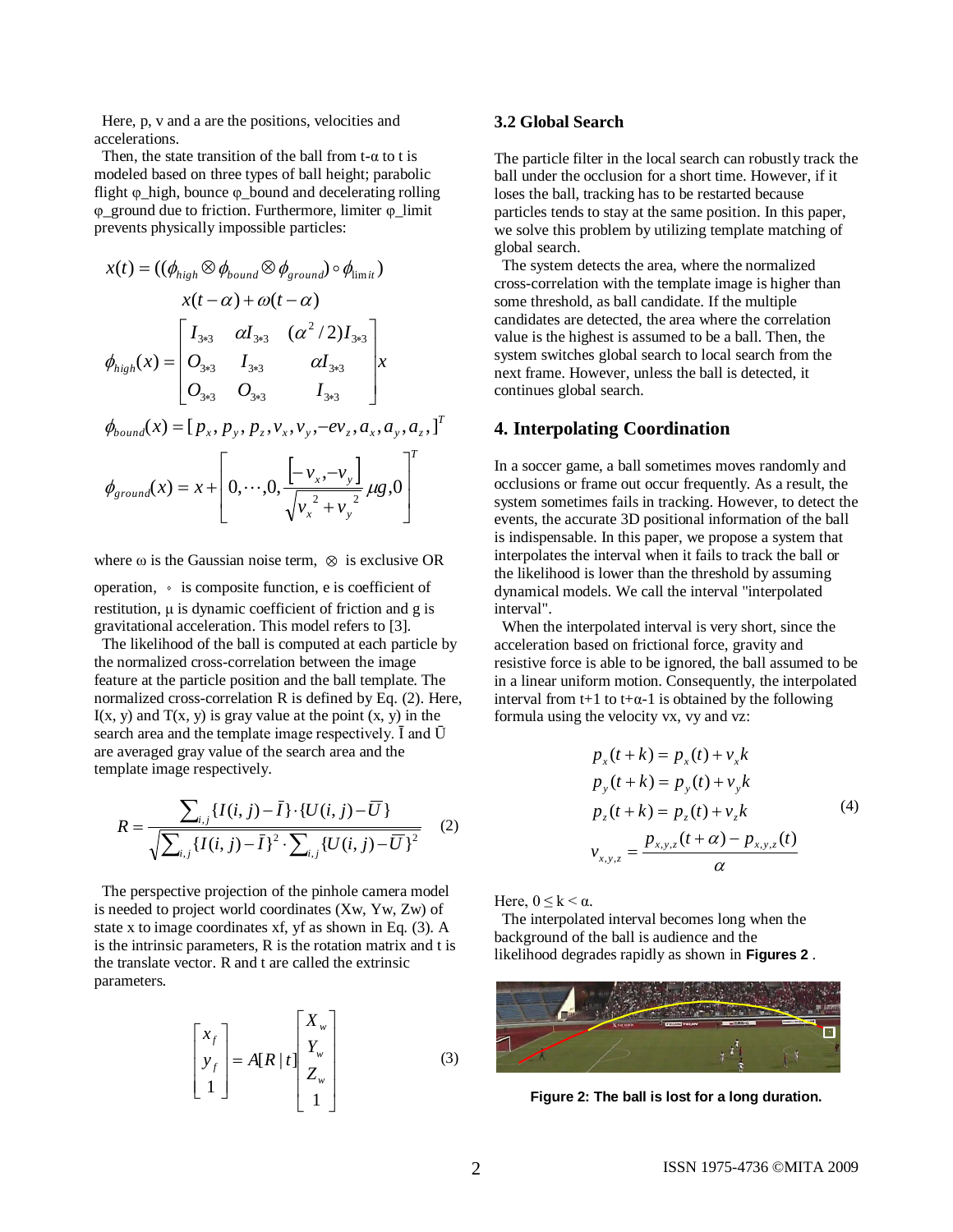This figure shows a trajectory of a goal kick and the likelihood of the yellow part is degrades. In this interpolated interval, the ball assumed to be in a parabolic flight. Consequently, the interpolated interval from t+1 to  $t+\alpha-1$  is obtained by the following formula. Coordinates x and y are same as shown in Eq. (4):

$$
p_z(t+k) = p_z(t) + v_x(t)k - \frac{1}{2}gk^2
$$

## **5. Event Detection**



**Figure 3: Absolute coordinates of the field.**

The events, such as throw-in, goal kick and goal are detected using IF-THEN rule and the absolute coordinates as shown in **Figures 3**. By performing logical operation to px and py in state x, the rules are found manually to judge the occurrence of events denoted in **Table 1**. Then, the events are detected, which occurs in left half of the field because the camera shot the game only in left half of the field as shown in **Figures 2** due to the camera resolutions.

Throw-in is detected when the \$y\$ position of the ball is less ( $py < 0$ ) or greater ( $py > F_H$ ) than the field.

Goal kick is detected when the ball goes out from the field and its y position is not goal ( $(px < 0)$ ) ( $(0 < py <$  $GOAL_N) \cup (GOAL_F < py < F_H))$  or when the ball is put down on the goal area for a long time  $((0 < px < G$ W)  $\cap$   $(G_HN < py < G_HF)$ .

Goal is detected when the ball goes out from the field and its y position is on the goal ( $(px < 0)$ )  $\cap$  (GOAL\_N)  $<$  py  $<$  GOAL  $\bar{F}$ ) or when it is put down on the center of field for a long time  $((p_x, p_y) = (F_W / 2, F_H / 2)).$ 

|  |  |  | <b>Table 1: Events</b> |
|--|--|--|------------------------|
|--|--|--|------------------------|

| Event     | Symbol |  |
|-----------|--------|--|
| Throw-in  | TН     |  |
| Goal kick | GK.    |  |
| Goal      | Gil    |  |

The judge rules are summarized as follows:

$$
TH = (p_y < 0) \cup (p_y > F_H)
$$
\n
$$
GK = ((p_x < 0) \cap ((0 < p_y < GOAL_N))
$$
\n
$$
\cup (GOAL_F < p_y < F_H)))
$$
\n
$$
\cup ((0 < p_x < G_W) \cap (G_HN < p_y < G_HF))
$$
\n
$$
GL = ((p_y < 0) \cap (GOAL_N < p_y < GOAL_F))
$$
\n
$$
\cup ((p_x, p_y) = (F_W/2, F_H/2))
$$

### **6. Experiments**

#### **6.1 Experimental Condition**

We selected a soccer game that was played during the 38th National High School Soccer Championship (Kyoto area final) in Japan. The size of the image was 1280×720 pixels with 24-bit color. The ball template image size was  $15\times15$  pixels.

### **6.2 Ball Tracking Experiment**

In ball tracking, we compared the proposed method using the previous method with only particle filter for 9 videos clipped from the soccer video. The number of particles were 300, and the frame rate was 30 fps. The results are shown in **Table 2**. In the table, "Tracking accuracy" is the ratio of the number of correctly tracked frames to the number of the total frames. The initial state of the particle filter was given manually.

| Video clip        | Frame | Tracking accuracy |                 |  |
|-------------------|-------|-------------------|-----------------|--|
|                   |       | Previous $(\% )$  | $Proposed(\% )$ |  |
| shot1             | 480   | 18.9              | 86.5            |  |
| Shot <sub>2</sub> | 120   | 39.7              | 57.9            |  |
| Shot <sup>3</sup> | 450   | 95.6              | 97.7            |  |
| Shot4             | 480   | 53.4              | 53.6            |  |
| Shot5             | 420   | 78.6              | 90.6            |  |
| Shot6             | 270   | 12.2              | 57.3            |  |
| Shot7             | 270   | 80.1              | 96.4            |  |
| Shot <sub>8</sub> | 420   | 60.8              | 72.2            |  |
| Shot9             | 270   | 80.1              | 85.8            |  |
| Average           |       | 57.7              | 77.5            |  |

**Table 2: Tracking accuracy**

As a result, The tracking accuracy of the proposed method improved by about 19.8¥% on the average. In particular, for shot1 and shot6, the previous method completely lost the ball but the proposed method improved it drastically. It was seen that the condition of the shot (e.g. many